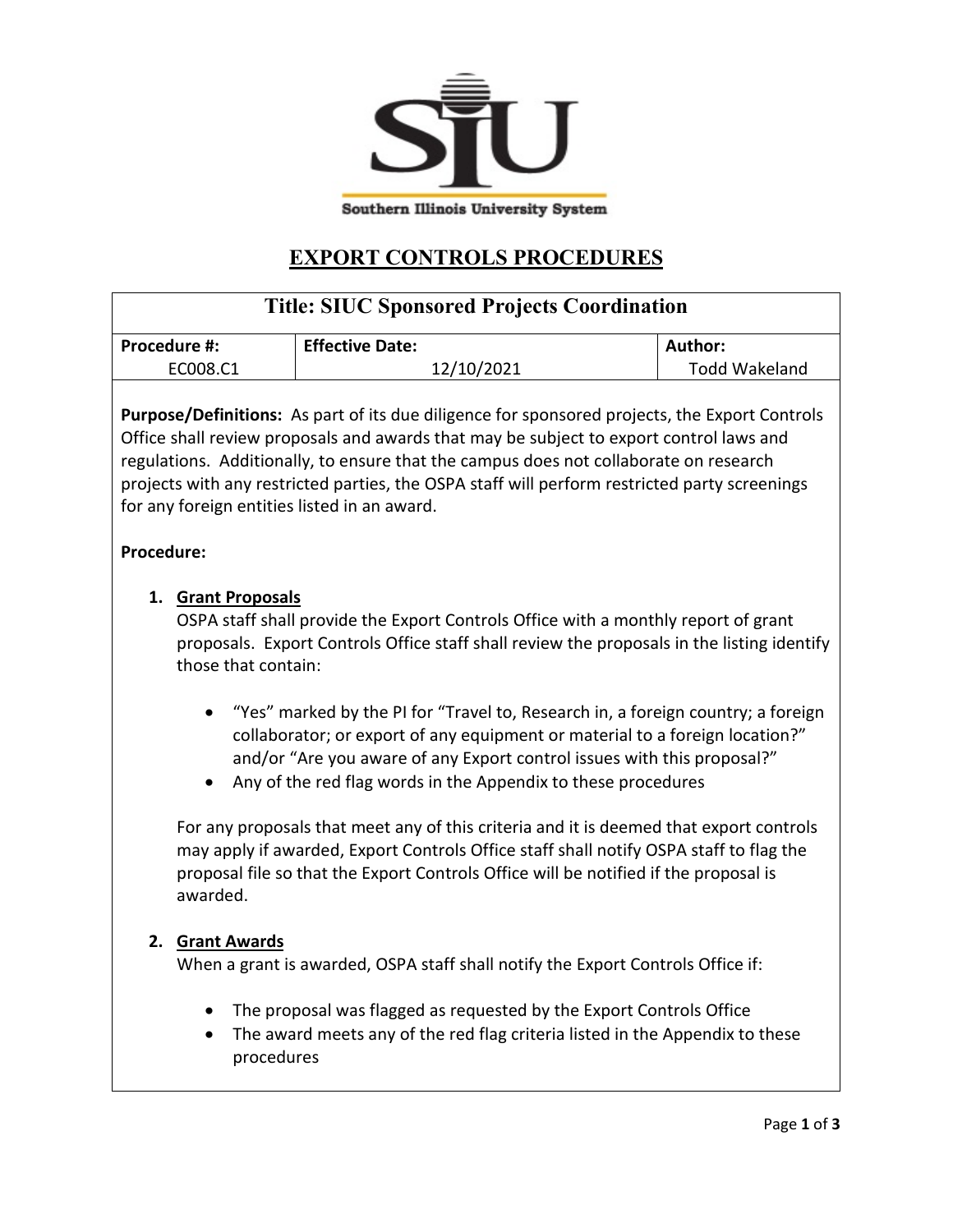When NASA contracts are awarded:

- OSPA staff shall send NASA contracts that include the "Restrictions on Funding Activities with China" clause to Export Controls Office staff.
- Export Controls Office staff shall contact the PI and obtain a signature on the "Restrictions on Funding Activities with China Acknowledgement Form."
- When subawards are issued, OSPA staff shall be responsible for obtaining the completed forms from the subrecipients and providing copies to the Export Controls Office.
- The Export Controls Office shall be the office of record for these forms but will also send completed copies to OSPA staff.

When U.S. Department of Energy (DOE) contracts subject to Order 142.3B are awarded:

- OSPA staff shall send the DOE contracts to Export Controls Office staff.
- Export Controls Office staff shall contact the PI and obtain signed "Foreign Government Talent Recruitment Program Agreement Forms" for all project personnel.
- When subawards are issued, OSPA staff shall be responsible for obtaining the completed forms from the subrecipients and providing copies to the Export Controls Office.
- The Export Controls Office shall be the office of record for these forms but will also send completed copies to OSPA staff.

If any modifications to the award involve any of the red flag criteria listed in the Appendix, OSPA staff shall notify the Export Controls Office.

Unless notified otherwise for a specific circumstance, OSPA staff shall proceed forward with their process while the Export Controls staff is concurrently performing their duties. The Export Controls process should not provide a delay in the OSPA processes.

## **3. Foreign Collaborators**

The OSPA Director shall perform restricted party screening for any foreign collaborators listed in an award, including individuals, universities, or companies.

If any matches are found when performing the restricted party screening, the OSPA Director shall send the information to Export Controls staff, who shall make a determination on whether or not the foreign collaborator shall be allowed.

Export controls 12-10-21